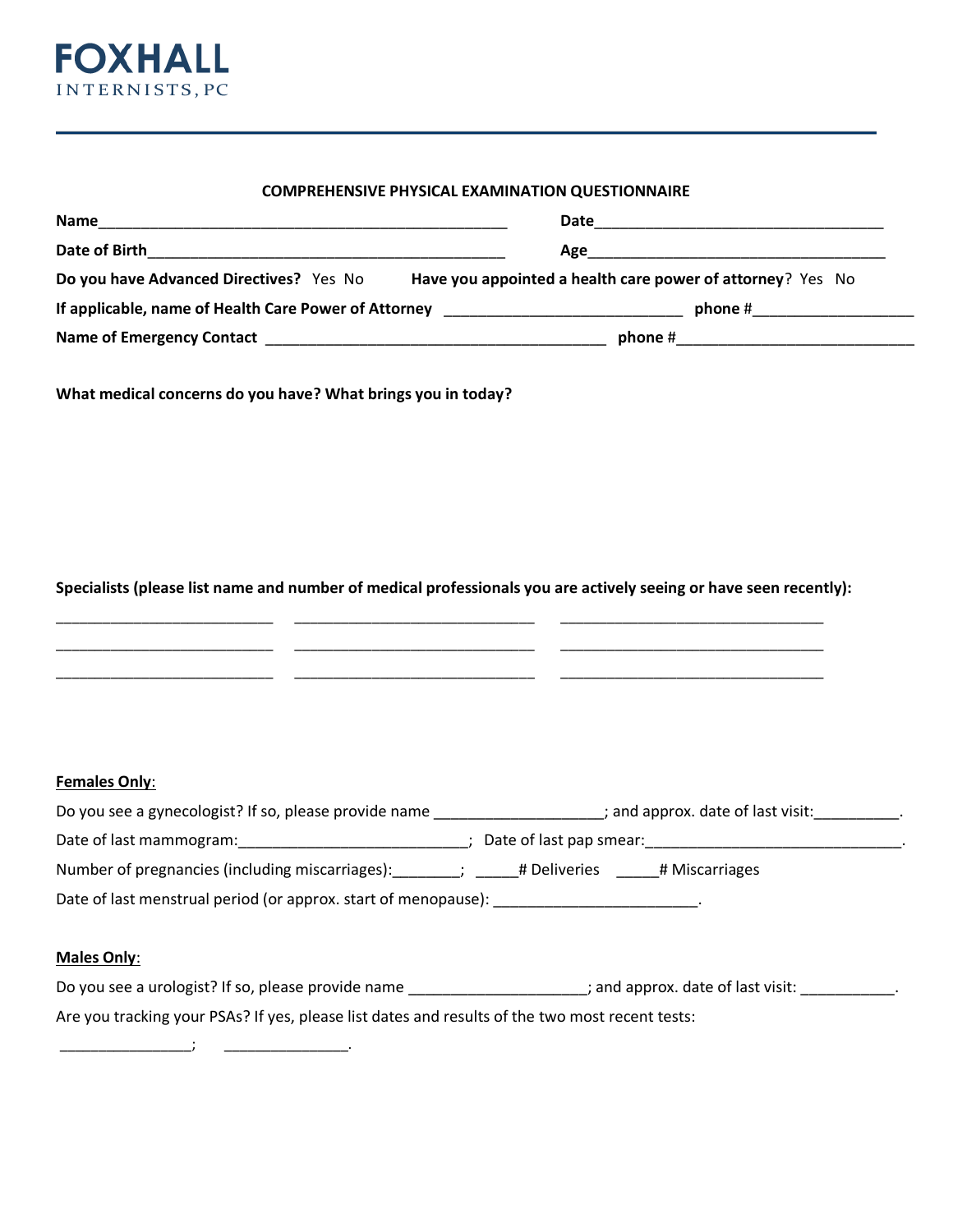|                      |                                              |              | <b>Family Medical History</b>               |                                                                                                                 |                                       |
|----------------------|----------------------------------------------|--------------|---------------------------------------------|-----------------------------------------------------------------------------------------------------------------|---------------------------------------|
| <b>Family Member</b> | Age                                          | Age at death | If deceased, cause                          | <b>Health/Significant Illnesses</b>                                                                             |                                       |
| Father               |                                              |              |                                             |                                                                                                                 |                                       |
| Mother               |                                              |              |                                             |                                                                                                                 |                                       |
| Siblings             |                                              |              |                                             |                                                                                                                 |                                       |
|                      |                                              |              |                                             |                                                                                                                 |                                       |
|                      |                                              |              |                                             |                                                                                                                 |                                       |
|                      |                                              |              |                                             |                                                                                                                 |                                       |
| Spouse               |                                              |              |                                             |                                                                                                                 |                                       |
| Children             |                                              |              |                                             |                                                                                                                 |                                       |
|                      |                                              |              |                                             |                                                                                                                 |                                       |
|                      |                                              |              |                                             |                                                                                                                 |                                       |
|                      |                                              |              |                                             | Has any blood relative ever had? (Check if Yes and indicate relationship on the line behind the condition)      |                                       |
|                      | _Alzheimer's_____________________            |              | Heart Attack __________________________     |                                                                                                                 | ______Alcoholism_____________________ |
|                      | ____Tuberculosis___________________          |              | Bleeding Disease_____________________       |                                                                                                                 | Other Mental Disorder ________        |
|                      | ____Diabetes_____________________            |              | _Stroke___________________________________  |                                                                                                                 | _Allergies__________________________  |
|                      | ____High Blood Pressure____________          |              | _Seizures__________________________________ |                                                                                                                 | _Asthma_________________________      |
|                      | Heart Disease________________                |              | Depression___________________________       |                                                                                                                 |                                       |
| <b>Operations:</b>   | Please list any surgery and approximate year |              |                                             | <b>Hospitalizations:</b><br><b>Other than operations</b>                                                        |                                       |
| Year                 | <b>Surgery</b>                               |              | Year                                        | Reason                                                                                                          | Hospital                              |
|                      |                                              |              |                                             |                                                                                                                 |                                       |
|                      |                                              |              |                                             |                                                                                                                 |                                       |
|                      |                                              |              |                                             |                                                                                                                 |                                       |
|                      |                                              |              |                                             |                                                                                                                 |                                       |
|                      |                                              |              |                                             |                                                                                                                 |                                       |
|                      |                                              |              |                                             |                                                                                                                 |                                       |
|                      |                                              |              |                                             |                                                                                                                 |                                       |
|                      |                                              |              |                                             | Additional Medical Illnesses or Conditions (List any chronic conditions which you have been diagnosed to have). |                                       |
|                      |                                              |              |                                             |                                                                                                                 |                                       |
|                      |                                              |              |                                             |                                                                                                                 |                                       |
|                      |                                              |              |                                             |                                                                                                                 |                                       |
|                      |                                              |              |                                             |                                                                                                                 |                                       |
|                      |                                              |              |                                             |                                                                                                                 |                                       |
|                      |                                              |              |                                             |                                                                                                                 |                                       |
|                      |                                              |              |                                             |                                                                                                                 |                                       |
|                      |                                              |              |                                             |                                                                                                                 |                                       |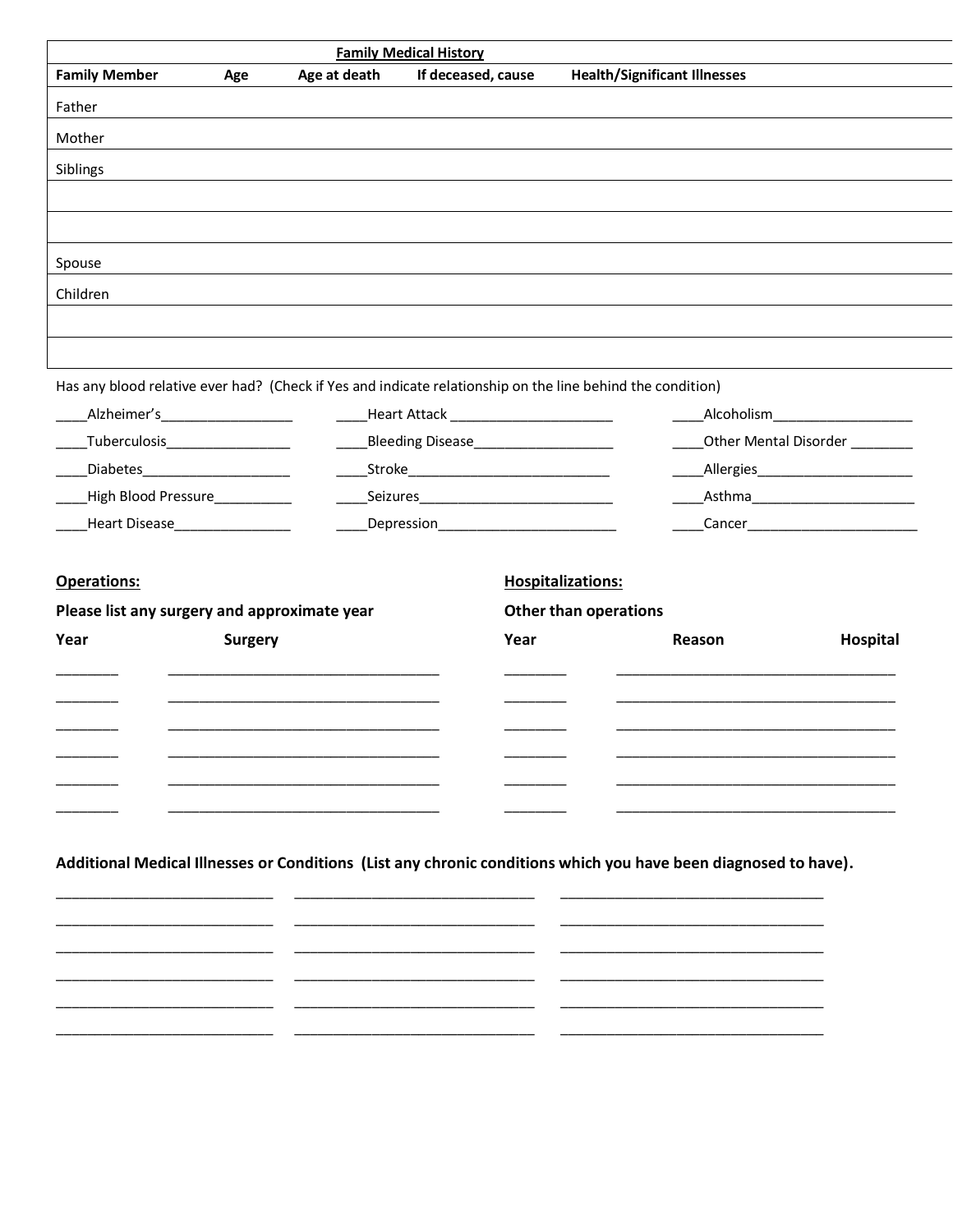#### **Health Maintenance**

| Influenza <b>Exercía de San Antonio Preumovax</b> en la provincia de la provincia de la provincia de la provincia de |     |     | <b>Zostavax</b> and a state of the state of the state of the state of the state of the state of the state of the state of the state of the state of the state of the state of the state of the state of the state of the state of t |                                                                                                                                                                                                                                                                                         |
|----------------------------------------------------------------------------------------------------------------------|-----|-----|-------------------------------------------------------------------------------------------------------------------------------------------------------------------------------------------------------------------------------------|-----------------------------------------------------------------------------------------------------------------------------------------------------------------------------------------------------------------------------------------------------------------------------------------|
|                                                                                                                      |     |     |                                                                                                                                                                                                                                     |                                                                                                                                                                                                                                                                                         |
|                                                                                                                      |     |     |                                                                                                                                                                                                                                     |                                                                                                                                                                                                                                                                                         |
|                                                                                                                      |     |     | Routine Medical Appointments (if completed, please list last date and provider name)                                                                                                                                                |                                                                                                                                                                                                                                                                                         |
|                                                                                                                      |     |     |                                                                                                                                                                                                                                     |                                                                                                                                                                                                                                                                                         |
|                                                                                                                      |     |     |                                                                                                                                                                                                                                     | Dental Cleaning: ___________________________; Do you require antibiotics for dental appointments?: Yes____ No____.                                                                                                                                                                      |
|                                                                                                                      |     |     |                                                                                                                                                                                                                                     |                                                                                                                                                                                                                                                                                         |
|                                                                                                                      |     |     |                                                                                                                                                                                                                                     |                                                                                                                                                                                                                                                                                         |
|                                                                                                                      |     |     |                                                                                                                                                                                                                                     |                                                                                                                                                                                                                                                                                         |
|                                                                                                                      |     |     |                                                                                                                                                                                                                                     | Other Screening Tests (if applicable, please list other screening tests and results, e.g. CT scan of lungs or ultrasound of aorta):                                                                                                                                                     |
| <b>Wellness / Habits (circle):</b><br>Do you smoke cigarettes?                                                       | Yes | No. |                                                                                                                                                                                                                                     | If Yes, how many packs/day for how long?                                                                                                                                                                                                                                                |
| Ever smoked cigarettes?                                                                                              | Yes | No  |                                                                                                                                                                                                                                     | If Yes, how many packs/day___________ for how long? _______________                                                                                                                                                                                                                     |
| Do you smoke cigars?                                                                                                 | Yes | No  |                                                                                                                                                                                                                                     |                                                                                                                                                                                                                                                                                         |
| Ever smoked cigars?                                                                                                  | Yes | No  |                                                                                                                                                                                                                                     |                                                                                                                                                                                                                                                                                         |
| Do you drink alcohol?                                                                                                | Yes | No  |                                                                                                                                                                                                                                     |                                                                                                                                                                                                                                                                                         |
| Any caffeine intake?                                                                                                 | Yes | No  |                                                                                                                                                                                                                                     | If Yes, how many/day_________________ for how long? ____________________________<br>If Yes, how many/day_______________ for how long? ______________________________<br>If Yes, average amount/day experience and the set of the set of the set of the set of the set of the set of the |
| Any illicit substance use?                                                                                           | Yes | No  | If Yes, please discuss during appointment.                                                                                                                                                                                          |                                                                                                                                                                                                                                                                                         |

Please describe your typical DIET, including any restrictions (e.g. low carb, vegan) and goals (e.g. weight loss, gain, other): \_\_\_\_\_\_\_\_\_\_\_\_\_\_\_\_\_\_\_\_\_\_\_\_\_\_\_\_\_\_\_\_\_\_\_\_\_\_\_\_\_\_\_\_\_\_\_\_\_\_\_\_\_\_\_\_\_\_\_\_\_\_\_\_\_\_\_\_\_\_\_\_\_\_\_\_\_\_\_\_\_\_\_\_\_\_\_\_\_\_\_\_\_\_\_\_\_\_

How many hours of SLEEP do you achieve nightly, on average?

Do you use any sleep aides (e.g. OTC medications, CPAP, sleep hygiene, other)?

\_\_\_\_\_\_\_\_\_\_\_\_\_\_\_\_\_\_\_\_\_\_\_\_\_\_\_\_\_\_\_\_\_\_\_\_\_\_\_\_\_\_\_\_\_\_\_\_\_\_\_\_\_\_\_\_\_\_\_\_\_\_\_\_\_\_\_\_\_\_\_\_\_\_\_\_\_\_\_\_\_\_\_\_\_\_\_\_\_\_\_\_\_\_\_\_\_\_ Please describe techniques used to manage STRESS (e.g. exercise, meditation, consuming substances [e.g. alcohol]): \_\_\_\_\_\_\_\_\_\_\_\_\_\_\_\_\_\_\_\_\_\_\_\_\_\_\_\_\_\_\_\_\_\_\_\_\_\_\_\_\_\_\_\_\_\_\_\_\_\_\_\_\_\_\_\_\_\_\_\_\_\_\_\_\_\_\_\_\_\_\_\_\_\_\_\_\_\_\_\_\_\_\_\_\_\_\_\_\_\_\_\_\_\_\_\_\_\_

Please describe your MEMORY in your own words, including how it is ("good" v. "could be better") and any recent changes:

\_\_\_\_\_\_\_\_\_\_\_\_\_\_\_\_\_\_\_\_\_\_\_\_\_\_\_\_\_\_\_\_\_\_\_\_\_\_\_\_\_\_\_\_\_\_\_\_\_\_\_\_\_\_\_\_\_\_\_\_\_\_\_\_\_\_\_\_\_\_\_\_\_\_\_\_\_\_\_\_\_\_\_\_\_\_\_\_\_\_\_\_\_\_\_\_\_\_\_ Please describe your MOOD in your own words, including how it is ("good" v. "could be better") and any recent changes: \_\_\_\_\_\_\_\_\_\_\_\_\_\_\_\_\_\_\_\_\_\_\_\_\_\_\_\_\_\_\_\_\_\_\_\_\_\_\_\_\_\_\_\_\_\_\_\_\_\_\_\_\_\_\_\_\_\_\_\_\_\_\_\_\_\_\_\_\_\_\_\_\_\_\_\_\_\_\_\_\_\_\_\_\_\_\_\_\_\_\_\_\_\_\_\_\_\_\_

\_\_\_\_\_\_\_\_\_\_\_\_\_\_\_\_\_\_\_\_\_\_\_\_\_\_\_\_\_\_\_\_\_\_\_\_\_\_\_\_\_\_\_\_\_\_\_\_\_\_\_\_\_\_\_\_\_\_\_\_\_\_\_\_\_\_\_\_\_\_\_\_\_\_\_\_\_\_\_\_\_\_\_\_\_\_\_\_\_\_\_\_\_\_\_\_\_\_\_ \_\_\_\_\_\_\_\_\_\_\_\_\_\_\_\_\_\_\_\_\_\_\_\_\_\_\_\_\_\_\_\_\_\_\_\_\_\_\_\_\_\_\_\_\_\_\_\_\_\_\_\_\_\_\_\_\_\_\_\_\_\_\_\_\_\_\_\_\_\_\_\_\_\_\_\_\_\_\_\_\_\_\_\_\_\_\_\_\_\_\_\_\_\_\_\_\_\_\_

#### **Concerns/Comments:**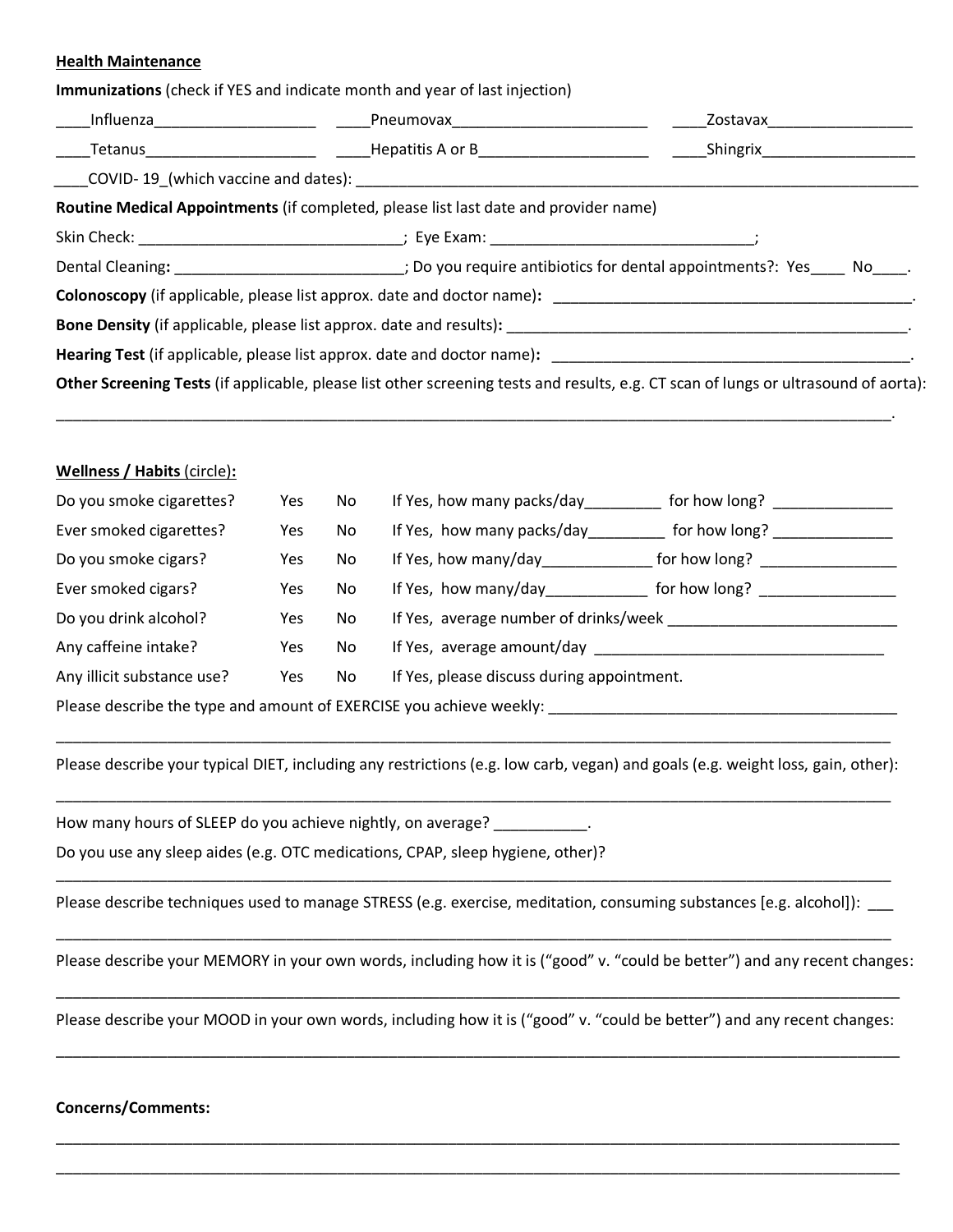**Systems Review: Please indicate items that have been recurrent or a significant change** (feel free to comment and write in margins)**.**

| Yes | No | <b>Constitutional Symptoms</b>           | Yes | No | Genitourinary                                               |
|-----|----|------------------------------------------|-----|----|-------------------------------------------------------------|
|     |    | Recent significant weight change         |     |    | Frequent urination                                          |
|     |    | Unusual fatigue or weakness              |     |    | Burning or pain on urination                                |
|     |    | <b>Eyes</b>                              |     |    | Blood in urine                                              |
|     |    | Change in vision, describe: _____        |     |    | Change in force or strain when urinating                    |
|     |    | Eye disease or injury                    |     |    | Incontinence or dribbling of urine                          |
|     |    | Wear glasses or contact lenses?          |     |    | Sexual difficulties                                         |
|     |    | Ears/Nose/Mouth/Throat/Neck              |     |    | Men: Testicular Pain                                        |
|     |    | Do you wear hearing aides?               |     |    | Women: Painful or irregular periods                         |
|     |    | Hearing loss or ringing in the ears?     |     |    | Recurrent vaginal discharge                                 |
|     |    | Earaches or drainage?                    |     |    | <b>Musculoskeletal</b>                                      |
|     |    | Chronic sinus problems or runny nose     |     |    | Falls in the last 6 months                                  |
|     |    | Nosebleeds/Mouth sores/Bleeding gums     |     |    | Difficulty in walking                                       |
|     |    | Sore throat/hoarseness or voice change   |     |    | Joint stiffness/swelling or warmth, specify __________      |
|     |    | Lumps or swollen glands in neck          |     |    | Joint/back pain(s), specify __________________              |
|     |    | Difficulty swallowing                    |     |    | Weakness of muscles or joints                               |
|     |    | <b>Cardiovascular</b>                    |     |    | Muscle pain or recurrent cramps                             |
|     |    | Chest pain, palpitations, or angina      |     |    | Cold hands or feet                                          |
|     |    | Swelling in the feet, ankles or hands    |     |    | <b>Integumentary (Skin/Breast)</b>                          |
|     |    | Waking at night with shortness of breath |     |    | Rashes or itching                                           |
|     |    | Respiratory                              |     |    | Change in skin color or moles                               |
|     |    | Chronic or frequent cough                |     |    | Change in hair or nails                                     |
|     |    | Shortness of breath                      |     |    | Breast pain, lump, rash or discharge                        |
|     |    | Asthma or recurrent wheezing             |     |    | <b>Neurological</b>                                         |
|     |    | Gastrointestinal                         |     |    | Memory loss or confusion                                    |
|     |    | Loss of appetite                         |     |    | Frequent, recurring, or increasing headaches                |
|     |    | Change in bowel movements                |     |    | Lightheadedness or dizziness                                |
|     |    | Nausea or vomiting                       |     |    | Convulsions/seizures/spasms                                 |
|     |    | Painful bowel movements/constipation     |     |    | Numbness or tingling sensations                             |
|     |    | Frequent diarrhea                        |     |    | Tremors                                                     |
|     |    | Rectal bleeding/blood in stool           |     |    | Allergic/Immunologic                                        |
|     |    | Stomach/abdominal pains or heartburn     |     |    | History of skin reaction or other adverse reaction:         |
|     |    | Psychiatric                              |     |    |                                                             |
|     |    | Nervousness/Anxiety                      |     |    | Medication allergies (e.g. Antibiotics, Aspirin, Narcotics, |
|     |    | Insomnia                                 |     |    |                                                             |
|     |    | Depression                               |     |    | Other allergies (e.g. Iodine, Shellfish, Beesting, latex,   |
|     |    | <b>Endocrine</b>                         |     |    | other): Please describe: _________________________________. |
|     |    | Heat or cold intolerance                 |     |    | Hematologic/Lymphatic                                       |
|     |    | Excessive skin dryness                   |     |    | Slow to heal after cuts or wounds                           |
|     |    | Excessive thirst or urination            |     |    | Bleeding or bruising tendency                               |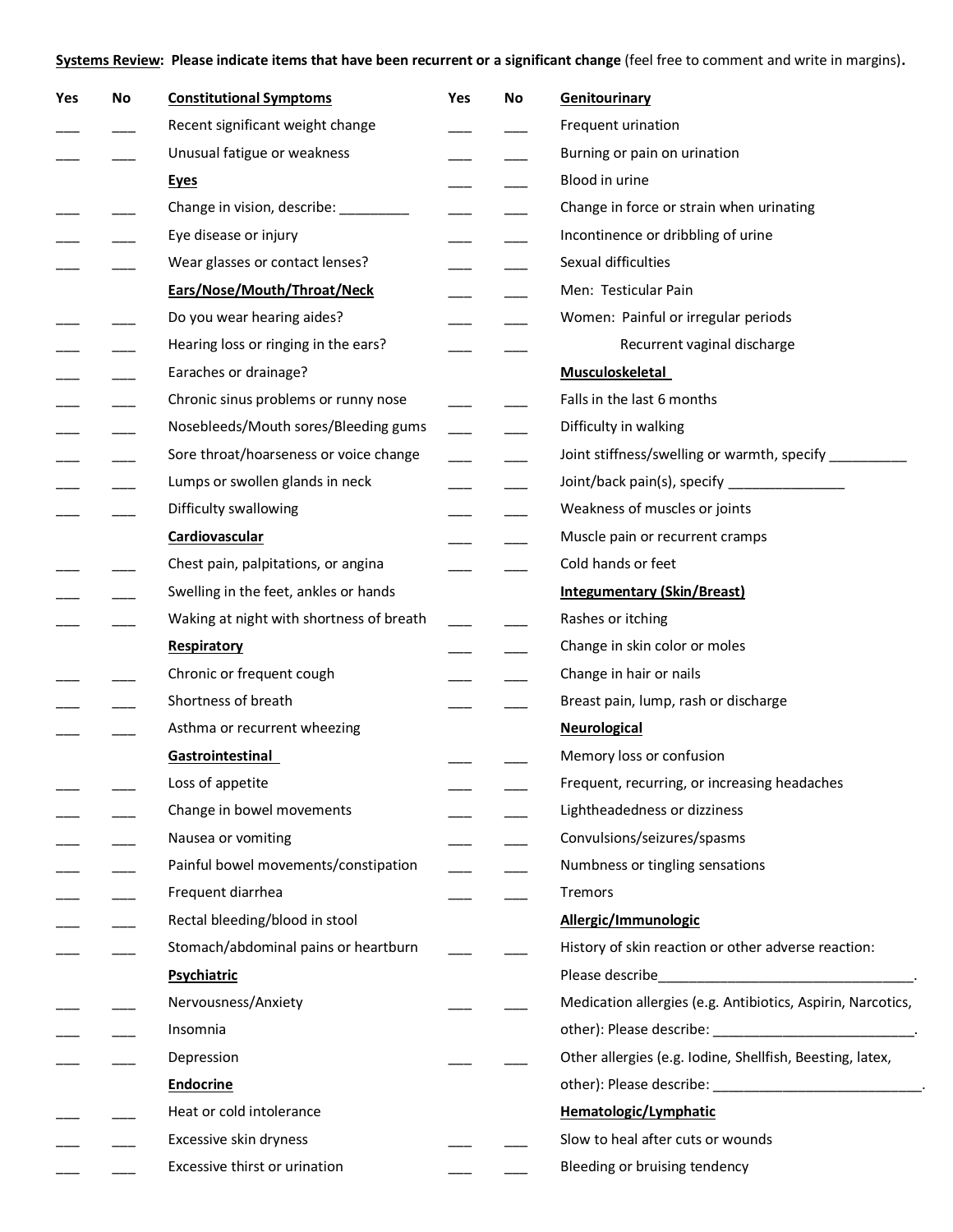# Do you have any drug allergies?